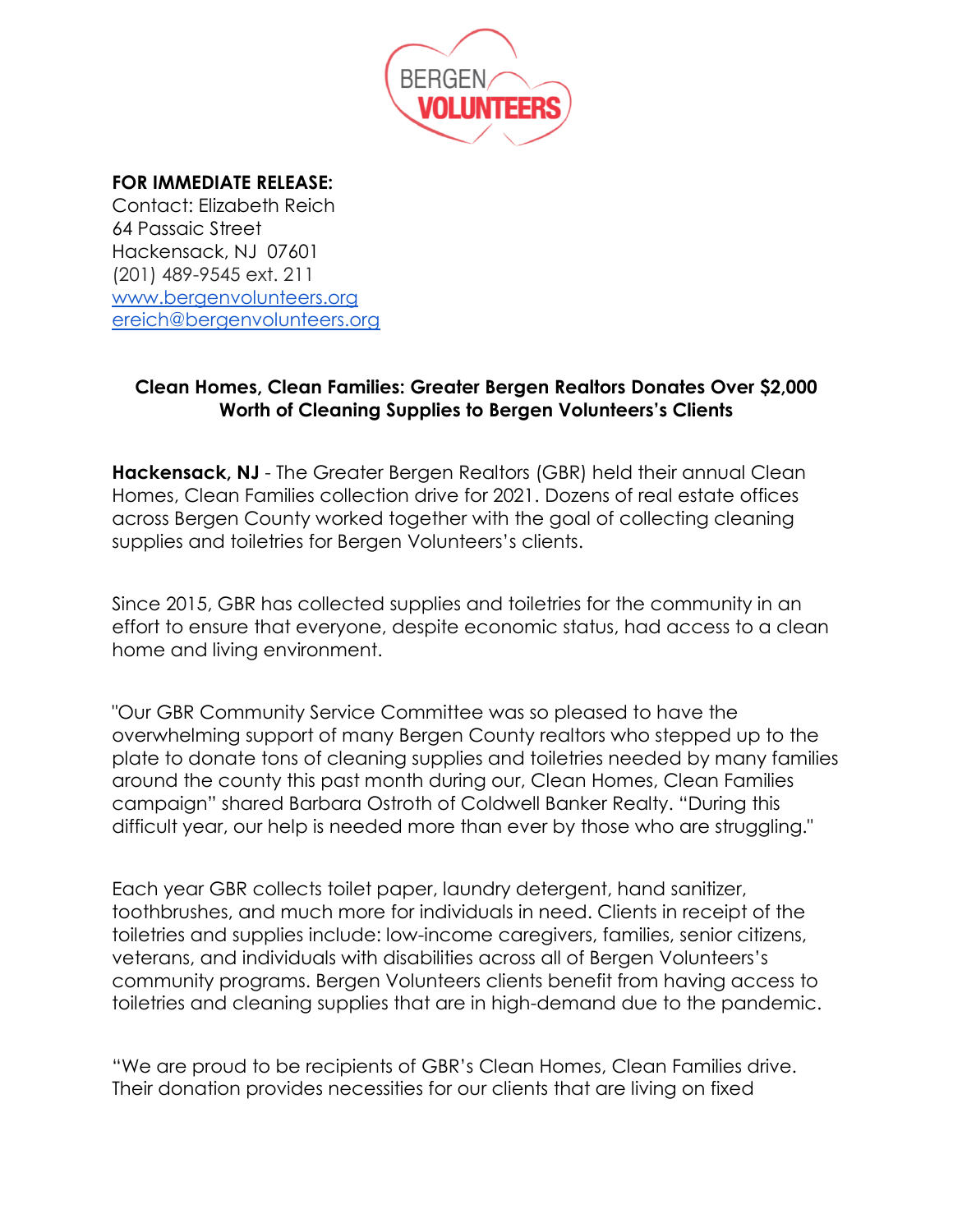

incomes" Nina Bachrach, CEO of Bergen Volunteers stated. "Many of our clients receive Supplemental Nutrition Assistance Program (SNAP) benefits and are unable to purchase toiletries or cleaning supplies with their benefits. GBR helps fill this need by providing our clients with shampoo, body wash, tooth paste, and so much more."

GBR's donation will provide support to over 100 individuals and families served by Bergen Volunteers. To coordinate a donation drive on the individual, group, or corporate level, contact Elizabeth Reich at ereich@bergenvolunteers.org.



*Left to Right: Josephine Taylor, Barbara Ostroth and Shirley Sosland*